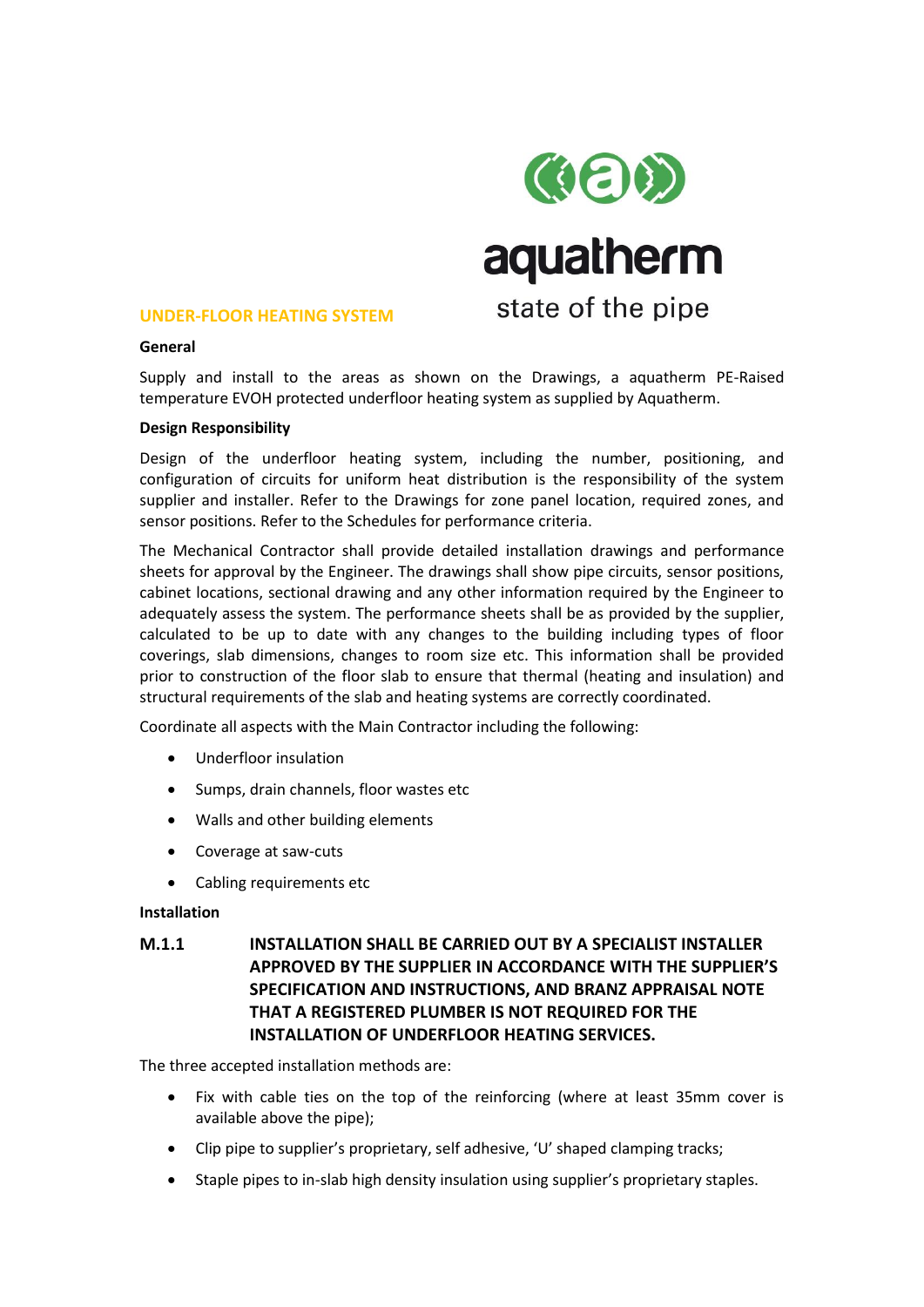Pipework shall be installed:

- With a minimum of 35mm cover over the pipes. Take care where expansion cuts are made in the concrete to ensure the pipe is sufficiently below the depth of the cut;
- In accessible slab areas (do not install pipes under walls without approval by the Engineer);
- Within a single slab pour (do not install pipes across a construction joint without approval by the Engineer);
- Above the slab insulation;
- To maximize spacing of the pipes in the slab before connection to the zone cabinet.

Install expansion joints in the form of local offsets sheathed within an oversize flexible hose. The hose shall be sealed at each end to ensure that no concrete enters the joint.

All sensors shall be moisture proof and removable. In slab sensors shall be placed in a conduit at least 2m into the room, be at the same height as the underfloor heating pipes, and equal distance between the underfloor pipes.

Photos shall be taken of the installation prior to slab pour and provided in data form to the Engineer, and printed in colour for inclusion in the Operating and Maintenance Manuals. Particular attention should be given to complex areas, or areas of non-standard installation.

Update the installation drawings for inclusion in the Operating and Maintenance Manuals.

### **Commissioning**

The completed system shall be pressure tested as required in BRANZ Appraisal No.437:2008, prior to the slab being poured.

The system shall be maintained at operating pressure during the slab pour.

The installer shall complete all of the supplier's recommended tests and ensure that all warranty conditions are met. Unipipe test sheets which are available from the supplier shall be filled out. The installer shall have all testing and commissioning results signed off by the supplier and then submit them to the Engineer for approval, and include in the Operating and Maintenance Manuals.

# **Zone Control Panels**

Each underfloor heating zone panel shall incorporate:

- Aquatherm flow and return header manifolds, complete with zone control heads. Zone heads shall indicate operation and be normally closed when not powered. Manifolds shall be labelled to indicate flow and return;
- Manual drain valve and air cocks at both manifold ends;
- Temperature and pressure gauges;
- Isolating and regulating adjustment to each loop;
- Flow header over-temperature control (adjustable, set to 45°C), to isolate pump and close zone heads;
- Aquatherm three-way diverting valve c/w thermal actuator, and associated control items;
- Zone heads and pump wired to din rail mounted terminal connectors inside an electrical box sized for the correct number of zones and thermostats, anticipated to